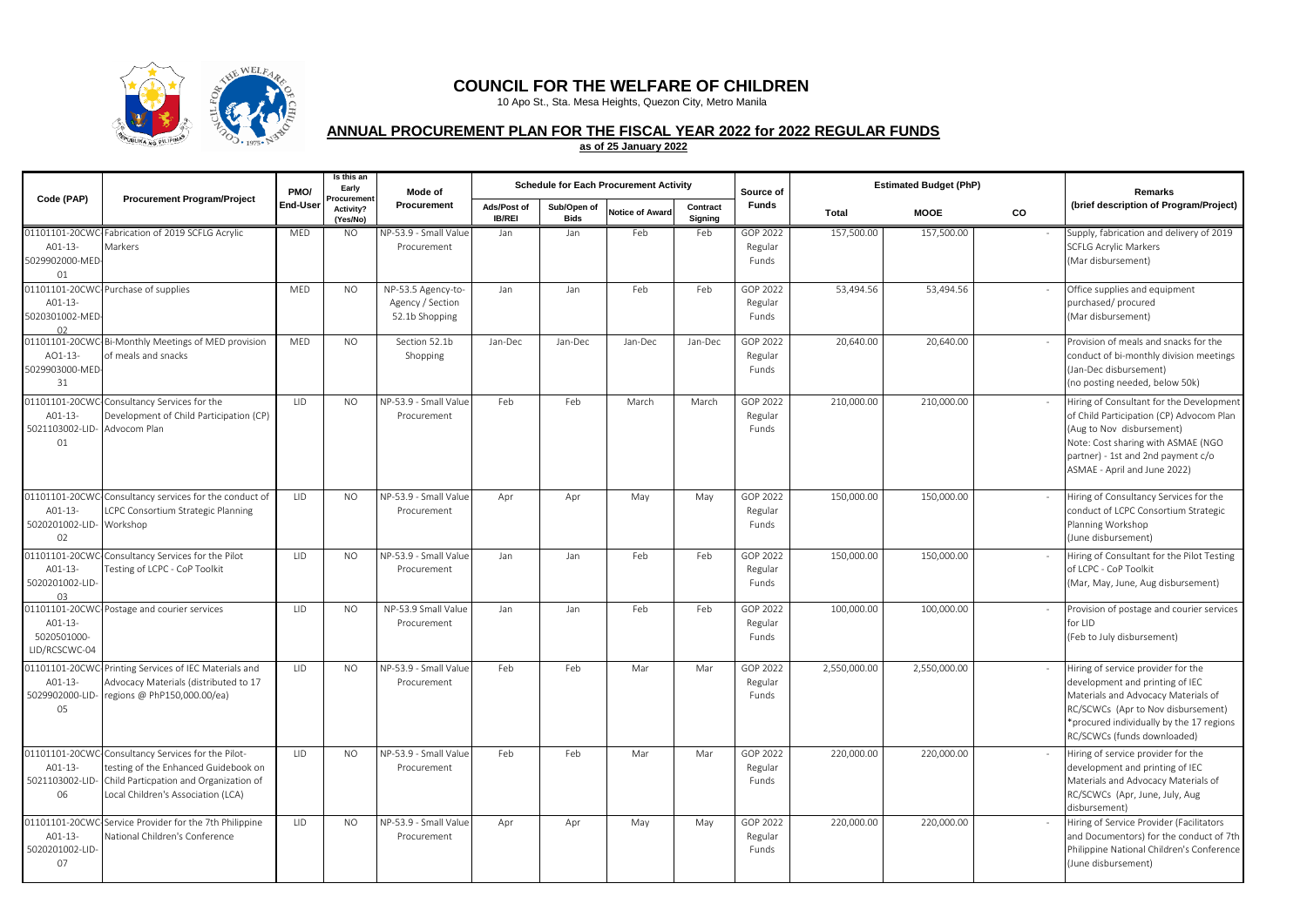| Code (PAP)                                                         | <b>Procurement Program/Project</b>                                                                                                           | PMO/       | Is this an<br>Early<br><b>rocuremer</b> | Mode of                                           |                              |                            | <b>Schedule for Each Procurement Activity</b> |                     | Source of                    |              | <b>Estimated Budget (PhP)</b> |              | Remarks                                                                                                                                                                                                       |
|--------------------------------------------------------------------|----------------------------------------------------------------------------------------------------------------------------------------------|------------|-----------------------------------------|---------------------------------------------------|------------------------------|----------------------------|-----------------------------------------------|---------------------|------------------------------|--------------|-------------------------------|--------------|---------------------------------------------------------------------------------------------------------------------------------------------------------------------------------------------------------------|
|                                                                    |                                                                                                                                              | End-User   | Activity?<br>(Yes/No)                   | Procurement                                       | Ads/Post of<br><b>IB/REI</b> | Sub/Open of<br><b>Bids</b> | <b>Notice of Award</b>                        | Contract<br>Signing | <b>Funds</b>                 | Total        | <b>MOOE</b>                   | CO           | (brief description of Program/Project)                                                                                                                                                                        |
| 01101101-20CWC<br>A01-13-<br>5021103002-LID<br>08                  | Consultancy Services on the Reveiw and<br>Assessment of Guidelines on<br>Mainstreaming Child Rights in Local<br>Development Planning         | LID        | NO.                                     | NP-53.9 - Small Value<br>Procurement              | May                          | May                        | June                                          | June                | GOP 2022<br>Regular<br>Funds | 350,000.00   | 350,000.00                    |              | Hiring of Consultancy Services on the<br>Reveiw and Assessment of Guidelines on<br>Mainstreaming Child Rights in Local<br>Development Planning - schedule of<br>payment July, September, October,<br>November |
| 01101101-20CWC<br>A01-13-<br>5020201002-LID<br>09                  | Hiring of Service Provider for the<br>RC/SCWC and NC Cap Building                                                                            | LID        | NO.                                     | NP-53.9 - Small Value<br>Procurement              | July                         | July                       | Aug                                           | Aug                 | GOP 2022<br>Regular<br>Funds | 240,000.00   | 240,000.00                    |              | Hiring of Service Provider for the conduct<br>of RC/SCWC and NC Cap Building<br>(Sept disbursement)                                                                                                           |
| 01101101-20CW<br>A01-13<br>5021103002-LID-<br>10                   | Consultancy Services for the<br>Development of RC/SCWC Coordinators<br>Toolkit                                                               | <b>LID</b> | NO.                                     | NP-53.9 - Small Value<br>Procurement              | May                          | May                        | June                                          | June                | GOP 2022<br>Regular<br>Funds | 350,000.00   | 350,000.00                    |              | Consultancy Services for the<br>Development of RC/SCWC Coordinators<br>Toolkit (July, Aug, Sept, Oct<br>disbursement)                                                                                         |
| 01101101-20CW<br>AO1-13-<br>5029902000-LID-<br>11                  | Printing of the Enhanced Guidebook on<br>Child Participation in the Philippines and<br>Organization of LCAs                                  | LID        | NO.                                     | NP-53.9 - Small Valu<br>Procurement               | Sept                         | Sept                       | Oct                                           | Oct                 | GOP 2022<br>Regular<br>Funds | 240,000.00   | 240,000.00                    |              | Hiring of service provider for the printing<br>of the enhanced guidebook on child<br>participation in the Philippines and<br>Organization of LCAs<br>(Nov disbursement)                                       |
| 01101101-20CW<br>AO1-13-<br>5020201002-LID<br>12                   | Board and Lodging for the facilitators<br>and CWC Staff (Live-in) 7th PNCC                                                                   | LID        | <b>NO</b>                               | NP-53.10 - Lease of<br>Real Property and<br>Venue | N/A                          | N/A                        | May                                           | May                 | GOP 2022<br>Regular<br>Funds | 96,000.00    | 96,000.00                     |              | Board and Lodging for the facilitators and<br>CWC Staff (Live-in) 7th PNCC<br>(June disbursement)                                                                                                             |
| 01101101-20CW<br>AO1-13-<br>5020201002-LID<br>13                   | Support to localization and<br>mainstreaming activities (supplies,<br>prinitng of advocacymaterials and<br>meeting expenses)                 | LID        | <b>NO</b>                               | NP-53.9 - Small Value<br>Procurement              | May                          | May                        | June                                          | June                | GOP 2022<br>Regular<br>Funds | 350,144.60   | 350,144.60                    |              | Support to localization and<br>mainstreaming activities (supplies,<br>prinitng of advocacymaterials and<br>meeting expenses)<br>(July, Oct disbursement)                                                      |
| 01101101-20CW<br>AO1-13-<br>5020201002-LID<br>14                   | E learning for BCPC and LCPCs<br>Purchase of Supplies and Printing of<br>Advocacy Materials                                                  | LID        | <b>NO</b>                               | NP-53.9 - Small Value<br>Procurement              | May                          | May                        | June                                          | June                | GOP 2022<br>Regular<br>Funds | 84,000.00    | 84,000.00                     |              | E learning for BCPC and LCPCs<br>Purchase of Supplies and Printing of<br>Advocacy Materials<br>(July, Aug disbursement)                                                                                       |
| 01101101-20CW<br>AO1-13-<br>5020201002-LID-<br>15                  | Support to NCM regional celebration<br>50,000 x 17 regions = 850,000                                                                         | LID        | <b>NO</b>                               | NP-53.9 - Small Value<br>Procurement              | Sept                         | Sept                       | Oct                                           | Oct                 | GOP 2022<br>Regular<br>Funds | 850,000.00   | 850,000.00                    |              | Support to NCM regional celebration<br>50,000 x 17 regions = 850,000<br>(Funds downloaded to RC/SCWC,<br>individual procurement because diff<br>needs) (Nov disbursement)                                     |
| 01101101-20CWC<br>AO1-13-<br>5029907003/506<br>0405015-MISU-<br>01 | Supply and delivery of ICT Equipment &<br>Software<br>(10 desktop, 6 laptop, and 16 Microsoft<br>Office)                                     | MISU       | <b>NO</b>                               | Public Bidding                                    | Feb                          | Feb                        | March                                         | March               | GOP 2022<br>Regular<br>Funds | 1,120,000.00 |                               | 1,120,000.00 | Procurement of Supply and Develivery of<br>Desktop & Laptop with Licensed<br>Microsoft Office Software<br>(Apr disbursement)                                                                                  |
| 01101101-20CW<br>AO1-13-<br>5029907003-<br>MISU-02                 | Supply and delivery of ICT Equipment<br>(scanner, server rack)                                                                               | MISU       | <b>NO</b>                               | Section 52.1b<br>Shopping                         | Feb                          | Feb                        | March                                         | March               | GOP 2022<br>Regular<br>Funds | 75,000.00    |                               | 75,000.00    | Procurement of Supply and Delivery of<br>Scanner and Server Rack for CWC-MISU<br>use (Apr disbursement)                                                                                                       |
| A01-13-<br>5029907001-<br>MISU-03                                  | 01101101-20CWC-Supply and Delivery of ICT supplies (20<br>unit UPS, 4 unit Hard Drive Disk, 3 unit<br>External Hard Drive) for CWC staff use | MISU       | <b>NO</b>                               | Section 52.1b<br>Shopping                         | February                     | February                   | March                                         | March               | GOP 2022<br>Regular<br>Funds | 85,000.00    | 85,000.00                     |              | Procurement for the Supply and Delivery<br>of ICT supplies (20 unit UPS, 4 unit Hard<br>Drive Disk, 3 unit External Hard Drive) for<br>CWC staff use<br>(Apr disbursement)                                    |
| AO1-13-<br>5029907001-<br>MISU-04                                  | 01101101-20CWC-Hardware Firewall                                                                                                             | MISU       | NO.                                     | Section 53.9 Small<br>Value Procurement           | May                          | N/A                        | June                                          | June                | GOP 2022<br>Regular<br>Funds | 50,000.00    | 50,000.00                     |              | Procurement of Hardware Firewall<br>Licenses (July Disbursement)                                                                                                                                              |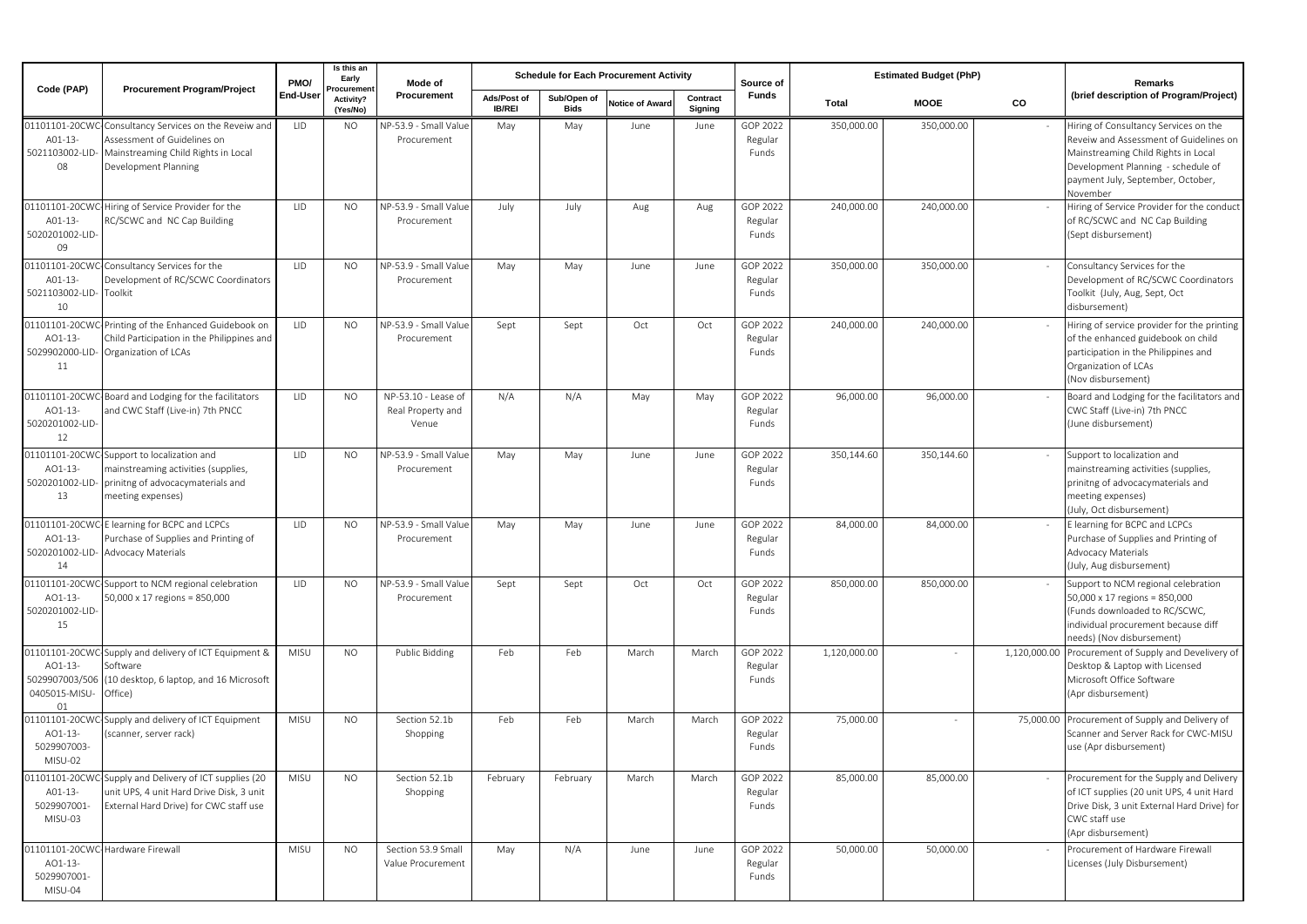| Code (PAP)                                         | <b>Procurement Program/Project</b>                                                                                                                 | PMO/     | Is this an<br>Early<br>'rocuremei | Mode of                                                                                                                                       |                              |                            | <b>Schedule for Each Procurement Activity</b> |                     | Source of                    |              | <b>Estimated Budget (PhP)</b> |    | Remarks                                                                                                                                                                                               |
|----------------------------------------------------|----------------------------------------------------------------------------------------------------------------------------------------------------|----------|-----------------------------------|-----------------------------------------------------------------------------------------------------------------------------------------------|------------------------------|----------------------------|-----------------------------------------------|---------------------|------------------------------|--------------|-------------------------------|----|-------------------------------------------------------------------------------------------------------------------------------------------------------------------------------------------------------|
|                                                    |                                                                                                                                                    | End-User | Activity?<br>(Yes/No)             | Procurement                                                                                                                                   | Ads/Post of<br><b>IB/REI</b> | Sub/Open of<br><b>Bids</b> | <b>Notice of Awar</b>                         | Contract<br>Signing | <b>Funds</b>                 | <b>Total</b> | <b>MOOE</b>                   | CO | (brief description of Program/Project)                                                                                                                                                                |
| 01101101-20CW<br>AO1-13-<br>5029907001-<br>MISU-05 | Software Subscription<br>(Anti-Virus licenses)                                                                                                     | MISU     | <b>NO</b>                         | Section 53.9 Small<br>Value Procurement                                                                                                       | February                     | N/A                        | March                                         | March               | GOP 2022<br>Regular<br>Funds | 612,000.00   | 612,000.00                    |    | Procurement of Anti-Virus Licenses for<br>170 users (April disbursement)                                                                                                                              |
| 01101101-20CW<br>AO1-13-<br>5029907001-<br>MISU-06 | Software Subscription<br>(Hosting of CWC-MISU)                                                                                                     | MISU     | <b>NO</b>                         | Section 53.9 Small<br>Value Procurement                                                                                                       | Jan                          | Jan                        | Feb                                           | Feb                 | GOP 2022<br>Regular<br>Funds | 150,000.00   | 150,000.00                    |    | Procurement of Hosting of CWC-MISU<br>(Februarydisbursement)                                                                                                                                          |
| 1101101-20CW<br>AO1-13-<br>5029907001-<br>MISU-07  | Software Subscription<br>(Email Service Provider)                                                                                                  | MISU     | NO.                               | Section 53.9 Small<br>Value Procurement                                                                                                       | Jan                          | Jan                        | Feb                                           | Feb                 | GOP 2022<br>Regular<br>Funds | 790,000.00   | 790,000.00                    |    | Procurement of Email Service Provider<br>for 103 Users (Feb disbursement)                                                                                                                             |
| 01101101-20CW<br>AO1-13-<br>5029907003-<br>MISU-08 | Software Subscription<br>(Cloud Computing Services)                                                                                                | MISU     | <b>NO</b>                         | Section 53.9 Small<br>Value Procurement                                                                                                       | Jan                          | Jan                        | Feb                                           | Feb                 | GOP 2022<br>Regular<br>Funds | 500,000.00   | 500,000.00                    |    | Procurement of Cloud Computing<br>Services (Feb disbursement)                                                                                                                                         |
| 01101101-20CW<br>AO1-13-<br>5020503000-<br>MISU-09 | Internet Subscription<br>existing)                                                                                                                 | MISU     | NO.                               | Appendix 21<br>Guidelines on<br>Procuremnet of<br>Water, Electricity,<br><b>Telecommunications</b><br>and Internet Service<br><b>Drovidor</b> | N/A                          | N/A                        | Feb                                           | Feb                 | GOP 2022<br>Regular<br>Funds | 1,000,000.00 | 1,000,000.00                  |    | Procurement of Internet Subscription for<br>the CWC for 2022 (2 ISP - Primary and<br>Secondary ISP)<br>(Mar disbursement)                                                                             |
| 01101101-20CW<br>AO1-13-<br>5021103001-<br>MISU-10 | ICT Consultancy Services for the<br>Subaybay Bata Macro Management<br>System                                                                       | MISU     | <b>NO</b>                         | Section 53.9 Small<br>Value Procurement                                                                                                       | June                         | June                       | July                                          | July                | GOP 2022<br>Regular<br>Funds | 500,000.00   | 500,000.00                    |    | Hiring of ICT Consultant for the<br>Enhancement of Subaybay Bata Macro<br>Management System (SBMS)<br>(August-October disbursement)                                                                   |
| 01101101-20CW<br>AO1-13-<br>5021103001-<br>MISU-11 | ICT Consultancy Services for the<br>Enhancement of Child Protect Mobile<br>App (Phase 2)                                                           | MISU     | NO.                               | Section 53.9 Small<br>Value Procurement                                                                                                       | Feb                          | Feb                        | Mar                                           | Mar                 | GOP 2022<br>Regular<br>Funds | 420,000.00   | 420,000.00                    |    | Hiring of ICT Consultant for the<br>Enhancement of Child Protect Mobile<br>App (Phase 2) and Registration to Google<br>Playstore<br>(Apr-June disbursement)                                           |
| 01101101-20CW<br>AO1-13-<br>5020201002-<br>MISU-12 | Training fee / Hiring of Service Provider<br>for the scheduled MISU training/s                                                                     | MISU     | <b>NO</b>                         | Direct Contracting/<br>Section 53.9 Small<br>Value Procurement                                                                                | Jan-Dec                      | Jan-Dec                    | Jan-Dec                                       | Jan-Dec             | GOP 2022<br>Regular<br>Funds | 50,000.00    | 50,000.00                     |    | Training fee for the DICT and other<br>service provider trainings offered                                                                                                                             |
| 01101101-20CW<br>AO1-13-<br>5020201002-<br>PAIO-01 | Consultancy Services for the conduct of<br>Virtual Capacity Building of Children and<br>Adult Pool of Advocates (Speaker's and<br>Writer's Bureau) | PAIO     | NO.                               | NP-53.9 Small Value<br>Procurement                                                                                                            | Feb                          | Feb                        | Mar                                           | Mar                 | GOP 2022<br>Regular<br>Funds | 280,000.00   | 280,000.00                    |    | Hiring of consultant for the conduct of<br>Virtual Capacity Building of Children and<br>Aduly Pool of Advocates (Speaker's and<br>Writer's Bureau)<br>(Apr to June disbursement)                      |
| 01101101-20CW<br>AO1-13-<br>5020201002-<br>PAIO-02 | Training supplies and other materials<br>eeded for the conduct of Virtual<br>Capacity Building of Children and Adult<br>of Advocate                | PAIO     | <b>NO</b>                         | NP-53.9 Small Value<br>Procurement                                                                                                            | N/A                          | N/A                        | Mar                                           | Mar                 | GOP 2022<br>Regular<br>Funds | 14,000.00    | 14,000.00                     |    | Provision of training supplies and other<br>materials for the participants of Capacity<br>Building of Children and Adult Pool of<br>Advocates<br>(Apr disbursement)<br>(no posting needed, below 50k) |
| 01101101-20CW<br>AO1-13-<br>5029902000-<br>PAIO-03 | Printing of tarpaulin/collaterals for<br>Special Events on children                                                                                | PAIO     | <b>NO</b>                         | Section 52.1b<br>Shopping                                                                                                                     | N/A                          | N/A                        | Jan-Mar                                       | Jan-Mar             | GOP 2022<br>Regular<br>Funds | 5,000.00     | 5,000.00                      |    | Printing of tarpaulin/collaterals for<br>Special Events on children 1st Quarter<br>disbursement<br>(no posting needed, below 50k)                                                                     |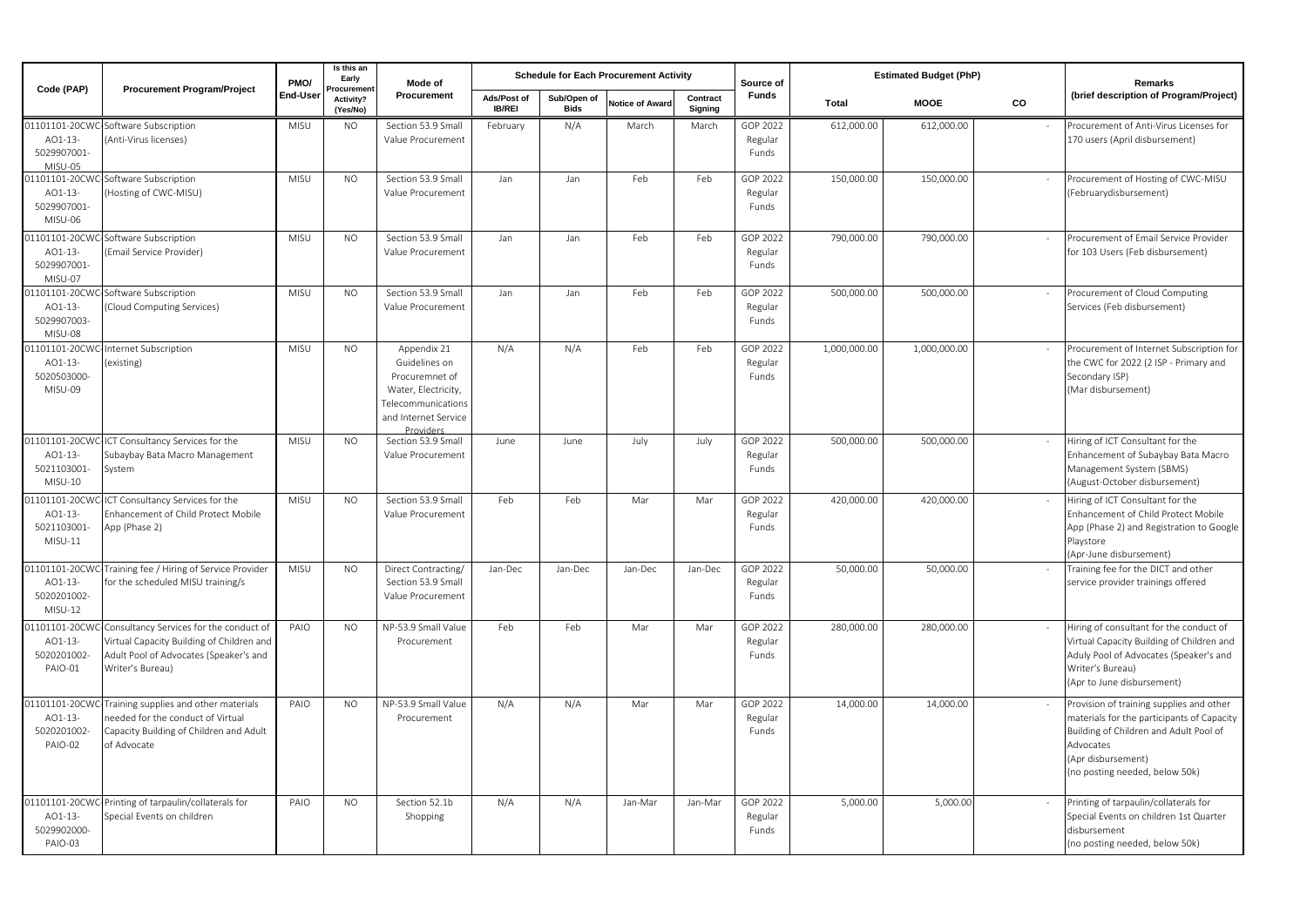| Code (PAP)                                                | <b>Procurement Program/Project</b>                                                                         | PMO/     | Is this an<br>Early<br>rocuremer | Mode of                            |                              |                            | <b>Schedule for Each Procurement Activity</b> |                     | Source of                    |            | <b>Estimated Budget (PhP)</b> |    | Remarks                                                                                                                                                                     |
|-----------------------------------------------------------|------------------------------------------------------------------------------------------------------------|----------|----------------------------------|------------------------------------|------------------------------|----------------------------|-----------------------------------------------|---------------------|------------------------------|------------|-------------------------------|----|-----------------------------------------------------------------------------------------------------------------------------------------------------------------------------|
|                                                           |                                                                                                            | End-User | Activity?<br>(Yes/No)            | Procurement                        | Ads/Post of<br><b>IB/REI</b> | Sub/Open of<br><b>Bids</b> | <b>Notice of Award</b>                        | Contract<br>Signing | Funds                        | Total      | <b>MOOE</b>                   | CO | (brief description of Program/Project)                                                                                                                                      |
| AO1-13-<br>5020201002-<br>PAIO-04                         | 1101101-20CWC-Hiring of Videographer/Video<br>Production Team for the Mainstreaming<br>of Children's Right | PAIO     | <b>NO</b>                        | NP-53.9 Small Value<br>Procurement | May                          | May                        | June                                          | June                | GOP 2022<br>Regular<br>Funds | 100,000.00 | 100,000.00                    |    | Hiring of Videographer/ Video Productior<br>Team<br>(July-Aug disbursement)                                                                                                 |
| 01101101-20CW<br>AO1-13-<br>5020201002<br>PAIO-05         | Hiring of Service Provider for the<br>production/supply, printing & delivery<br>of 2022 NCM Collaterals    | PAIO     | NO.                              | NP-53.9 Small Value<br>Procurement | Aug                          | Aug                        | Sept                                          | Sept                | GOP 2022<br>Regular<br>Funds | 122,407.92 | 122,407.92                    |    | Publication / supply, printing and delivery<br>of 2022 NCM collaterals<br>(Oct disbursement)                                                                                |
| 01101101-20CW<br>AO1-13-<br>5020201002-<br>PAIO-06        | Organizer/ Moderator for Talakayang<br>Makabata: The Vitual 2022 NCM Press<br>Conference                   | PAIO     | NO.                              | NP-53.9 Small Value<br>Procurement | N/A                          | N/A                        | Sept                                          | Sept                | GOP 2022<br>Regular<br>Funds | 8,400.00   | 8,400.00                      |    | Hiring of Organizer/ Moderator for the<br>Talakayang Makabata: The Virtual 2022<br><b>NCM Press Conference</b><br>(Oct disbursement)<br>(no posting needed below 50K)       |
| 01101101-20CW<br>AO1-13-<br>5020201002-<br>PAIO-07        | Sign Language Interpreter for<br>Talakayang Makabata: The Vitual 2022<br>NCM Press Conference              | PAIO     | NO.                              | NP-53.9 Small Value<br>Procurement | N/A                          | N/A                        | Sept                                          | Sept                | GOP 2022<br>Regular<br>Funds | 12,600.00  | 12,600.00                     |    | Hiring of 2pax as Sign Language<br>Interpreter for the Talakayang Makabata:<br>The Virtual 2022 NCM Press Conference<br>(Oct disbursement)<br>(no posting needed below 50K) |
| 01101101-20CW<br>AO1-13-<br>5020201002-<br>PAIO-08        | Organizer/ Moderator for Kick Off<br>Ceremony 2022 NCM Activities                                          | PAIO     | <b>NO</b>                        | NP-53.9 Small Value<br>Procurement | N/A                          | N/A                        | Oct                                           | Oct                 | GOP 2022<br>Regular<br>Funds | 3,150.00   | 3,150.00                      |    | Hiring of Organizer/ Moderator for the<br>Kick-off Activity of 2022 NCM<br>(Nov disbursement)<br>(no posting needed below 50K)                                              |
| 01101101-20CW<br>AO1-13-<br>5020201002-<br>PAIO-09        | Sign Language Interpreter for Kick-off<br>ceremony 2022 NCM activities                                     | PAIO     | NO.                              | NP-53.9 Small Value<br>Procurement | N/A                          | N/A                        | Oct                                           | Oct                 | GOP 2022<br>Regular<br>Funds | 12,600.00  | 12,600.00                     |    | Hiring of 2pax as Sign Language<br>Interpreter for the Kick-off Activity of<br>2022 NCM<br>(Nov disbursement)<br>(no posting needed below 50K)                              |
| 01101101-20CW<br>AO1-13-<br>5020201002-<br>PAIO-10        | Speakers/ Facilitators/ Moderators/<br>Host for Webinar for Week 3 of 2022<br><b>NCM Activities</b>        | PAIO     | <b>NO</b>                        | NP-53.9 Small Value<br>Procurement | N/A                          | N/A                        | Oct                                           | Oct                 | GOP 2022<br>Regular<br>Funds | 15,750.00  | 15,750.00                     |    | Hiring of 5pax as Speakers/ Facilitators/<br>Moderators/Host for Webinar for Week<br>3 of 2022 NCM Activities<br>(Nov disburement)<br>(no posting needed below 50k)         |
| 01101101-20CW<br>AO1-13-<br>5020201002-<br><b>PAIO-11</b> | Sign Language Interpreter for Week 3 of<br>2022 NCM Activities                                             | PAIO     | NO.                              | NP-53.9 Small Value<br>Procurement | N/A                          | N/A                        | Oct                                           | Oct                 | GOP 2022<br>Regular<br>Funds | 12,600.00  | 12,600.00                     |    | Hiring of 2pax as Sign Language<br>Interpreter for the Kick-off Activity of<br>2022 NCM<br>(Nov disbursement)<br>(no posting needed below 50K)                              |
| 01101101-20CW<br>AO1-13-<br>5020201002-<br><b>PAIO-12</b> | Speakers/ Facilitators/ Moderators/<br>Host for 2022 NCM Culminating<br>activities                         | PAIO     | <b>NO</b>                        | NP-53.9 Small Value<br>Procurement | N/A                          | N/A                        | Oct                                           | Oct                 | GOP 2022<br>Regular<br>Funds | 15,750.00  | 15,750.00                     |    | Hiring of 5pax as Speakers/Facilitators/<br>Moderators/Host for 2022 NCM<br>Culminating activities<br>(Nov disburement)<br>(no posting needed below 50k)                    |
| AO1-13-<br>5020201002-<br>PAIO-13                         | 01101101-20CWC-Sign Language Interpreter for 2022 NCM<br>Culminating activities                            | PAIO     | NO.                              | NP-53.9 Small Value<br>Procurement | N/A                          | N/A                        | Oct                                           | Oct                 | GOP 2022<br>Regular<br>Funds | 12,600.00  | 12,600.00                     |    | Hiring of 2pax as Sign Language<br>Interpreter for the 2022 NCM<br>Culminating activities<br>(Nov disbursement)<br>(no posting needed below 50K)                            |
| 01101101-20CW<br>AO1-13-<br>5020201002-<br>PAIO-14        | Hiring of Videographer/Video<br>Production Team for the 2022 NCM<br>Activities                             | PAIO     | <b>NO</b>                        | NP-53.9 Small Value<br>Procurement | Sept                         | Sept                       | Oct                                           | Oct                 | GOP 2022<br>Regular<br>Funds | 160,000.00 | 160,000.00                    |    | Hiring of Service Provider<br>(Videographer/Video Production Team)<br>for the 2022 NCM Activities<br>(Nov disbursement)                                                     |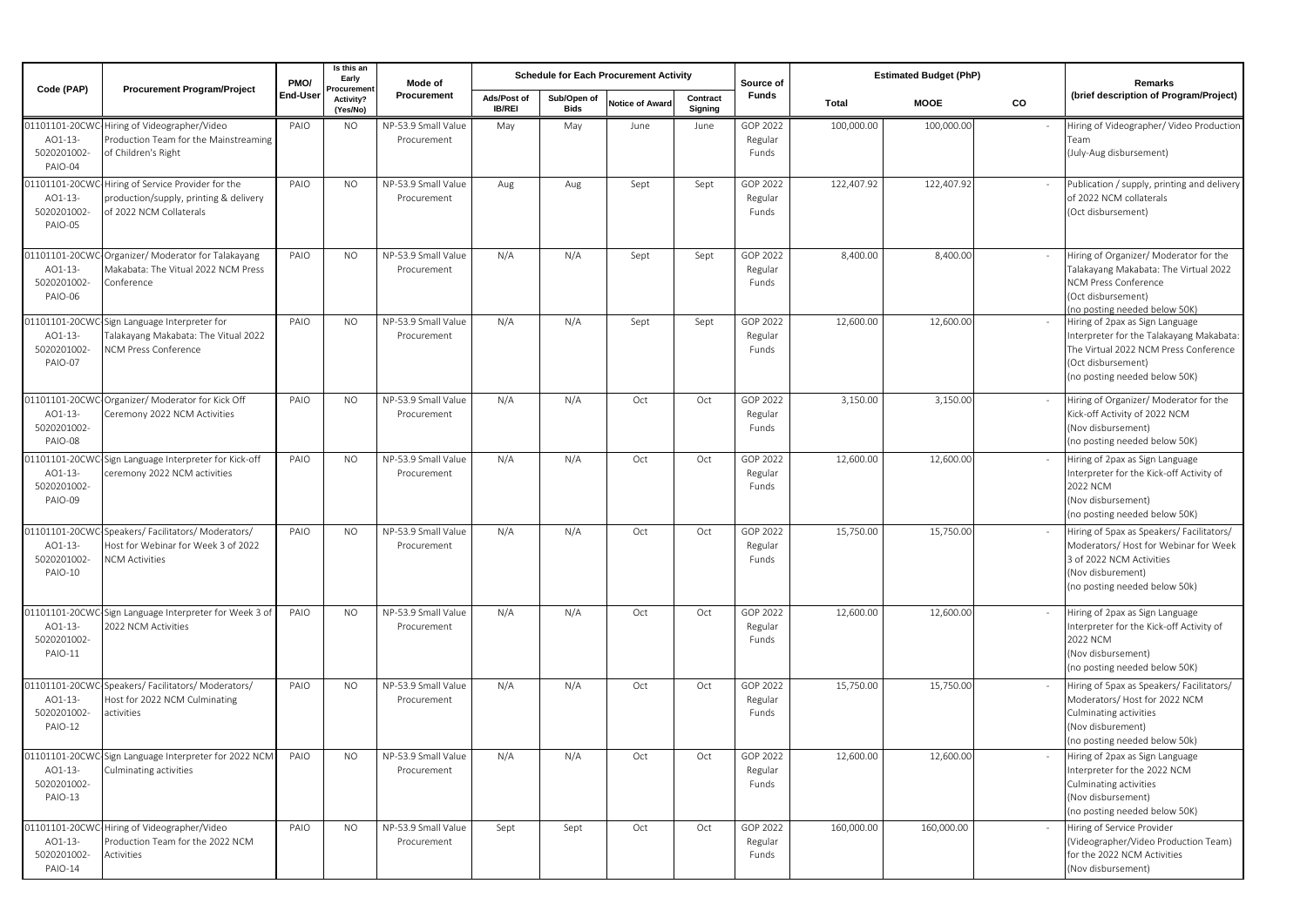| Code (PAP)                                                | <b>Procurement Program/Project</b>                                                                                    | PMO/     | Is this an<br>Early<br>rocuremen | Mode of                                                                                                          |                              |                            | <b>Schedule for Each Procurement Activity</b> |                           | Source of                    |              | <b>Estimated Budget (PhP)</b> |    | Remarks                                                                                                                                                                |
|-----------------------------------------------------------|-----------------------------------------------------------------------------------------------------------------------|----------|----------------------------------|------------------------------------------------------------------------------------------------------------------|------------------------------|----------------------------|-----------------------------------------------|---------------------------|------------------------------|--------------|-------------------------------|----|------------------------------------------------------------------------------------------------------------------------------------------------------------------------|
|                                                           |                                                                                                                       | End-User | Activity?<br>(Yes/No)            | Procurement                                                                                                      | Ads/Post of<br><b>IB/REI</b> | Sub/Open of<br><b>Bids</b> | Notice of Award                               | Contract<br>Signing       | <b>Funds</b>                 | <b>Total</b> | <b>MOOE</b>                   | CO | (brief description of Program/Project)                                                                                                                                 |
| 01101101-20CW<br>AO1-13-<br>5029902000-<br>PAIO-15        | Printing of advocacy materials in<br>support to other Special Events on<br>Children (tarpaulin/ collaterals printing) | PAIO     | NO.                              | Section 52.1b<br>Shopping                                                                                        | N/A                          | N/A                        | Jan-Dec                                       | Jan-Dec                   | GOP 2022<br>Regular<br>Funds | 10,000.00    | 10,000.00                     |    | Printing of tarpaulin/collaterals isupport<br>to other Special Events on Children<br>(no posting needed, below 50k)                                                    |
| 01101101-20CW<br>AO1-13-<br>5029902000-<br><b>PAIO-16</b> | Production/Printing Services for the<br><b>CWC Primer</b>                                                             | PAIO     | N <sub>O</sub>                   | NP-53.9 Small Value<br>Procurement                                                                               | Feb                          | Feb                        | Mar                                           | Mar                       | GOP 2022<br>Regular<br>Funds | 80,000.00    | 80,000.00                     |    | Production/Printing of CWC Primer<br>(Apr disbursement)                                                                                                                |
| 01101101-20CW<br>AO1-13-<br>5029902000-<br><b>PAIO-17</b> | Printing Services for the Development<br>and Production of Resource Book on<br>Children                               | PAIO     | <b>NO</b>                        | NP-53.9 Small Value<br>Procurement                                                                               | Feb                          | Feb                        | Mar                                           | Mar                       | GOP 2022<br>Regular<br>Funds | 74,500.00    | 74,500.00                     |    | Production and printing of Resource<br>Book on Children<br>(Mar disbursement)                                                                                          |
| 01101101-20CW<br>AO1-13-<br>5029903000-<br>PAIO-18        | Meals and snacks for conduct of PAIO<br>meetings                                                                      | PAIO     | N <sub>O</sub>                   | Section 52.1b<br>Shopping                                                                                        | N/A                          | N/A                        | Feb/May/<br>Aug/Nov                           | Feb/May/<br>Aug/Nov       | GOP 2022<br>Regular<br>Funds | 20,000.00    | 20,000,00                     |    | Meals and snacksfor PAIO scheduled<br>meetings<br>(Feb, May, Aug, Nov disbursement)<br>(no posting needed, below 50k)                                                  |
| 01101101-20CW<br>AO1-13-<br>5020501000-<br>PAIO-19        | Postage and courier services                                                                                          | PAIO     | <b>NO</b>                        | NP-53.9 Small Value<br>Procurement                                                                               | N/A                          | N/A                        | Mar/ June/<br>Sept/Dec                        | Mar/ June<br>Sept/Dec     | GOP 2022<br>Regular<br>Funds | 10,000.00    | 10,000.00                     |    | Provision of postage and courier services<br>for PAIO<br>(Mar, June, Sept, Dec disbursement)<br>(no posting needed, below 50k)                                         |
| 01101101-20CW<br>AO1-13-<br>5029902000-<br>PAIO-20        | Hiring of Service Provider for the<br>Documentation of Success Stories on<br>Child Participation                      | PAIO     | NO.                              | NP-53.9 Small Value<br>Procurement                                                                               | Feb                          | Feb                        | Mar                                           | Mar                       | GOP 2022<br>Regular<br>Funds | 200,000.00   | 200,000.00                    |    | Hiring of production team (service<br>provider) for the Documentation of<br>Success Stories on Child Participation<br>(Apr to June disbursement)                       |
| 01101101-20CW<br>A01-13-<br>5020301002-AFD<br>01          | Common-use office supplies and<br>materials (CSE)                                                                     | AFD      | <b>NO</b>                        | NP-53.5 Agency-to-<br>Agency / Section<br>52.1b Shopping                                                         | N/A                          | N/A                        | N/A                                           | Feb<br>May<br>Aug<br>Nov  | GOP 2022<br>Regular<br>Funds | 950,000.00   | 950,000.00                    |    | Common-use Office Supplies and<br>Equipment for Office use<br>Shopping will commence only if supplies<br>are not available at PS-DBM thru CNAS<br>Feb May Aug Nov dish |
| 01101101-20CW<br>A01-13-<br>5020309000-AFD<br>02          | Gasoline, Oil and Lubricants for CWC<br>Motor Vehicles                                                                | AFD      | <b>NO</b>                        | NP - Sec 53.14 Direct<br>Retail of Petroleum<br>Fuel, Oil and Lubricant<br>(POL) Products and<br>Airline Tickets | N/A                          | N/A                        | N/A                                           | Jan to Dec                | GOP 2022<br>Regular<br>Funds | 360,000.00   | 360,000.00                    |    | Gasoline, oil and lubricants for CWC<br>Motor Vehicles<br>(Jan to Dec disbursement)                                                                                    |
| 01101101-20CW<br>A01-13-<br>5020321002-AFD<br>03          | Semi-expendable office equipment not<br>available at PS-DBM                                                           | AFD      | N <sub>O</sub>                   | Section 52.1b<br>Shopping                                                                                        | Jan-Dec                      | Jan-Dec                    | Jan-Dec                                       | Jan-Dec                   | GOP 2022<br>Regular<br>Funds | 200,000.00   | 200,000.00                    |    | Procurement of semi-expendable office<br>equipment for office use<br>(Feb, May, Aug, Nov disbursement)                                                                 |
| 01101101-20CW<br>A01-13-<br>5020321003-AFD<br>04          | Semi-expendable ICT equipment not<br>available at PS-DBM                                                              | AFD      | N <sub>O</sub>                   | Section 52.1b<br>Shopping                                                                                        | Jan<br>May                   | Jan<br>May                 | Feb<br>June                                   | Feb<br>June               | GOP 2022<br>Regular<br>Funds | 85,000.00    | 85,000.00                     |    | Procurement of semi-expendable ICT<br>equipment for office use<br>(Mar, July disbursement)                                                                             |
| 01101101-20CWC<br>A01-13-<br>5020399000-AFD<br>05         | Other Supplies and Materials not<br>available at PS-DBM                                                               | AFD      | NO.                              | NP-53.9 - Small Value<br>Procurement                                                                             | Jan<br>Mar<br>June<br>Sept   | Jan<br>Mar<br>June<br>Sept | Jan<br>Apr<br>July<br>Oct                     | Jan<br>Apr<br>July<br>Oct | GOP 2022<br>Regular<br>Funds | 79,000.00    | 79,000.00                     |    | Procurement of other supplies and<br>materials for office use<br>(Feb, May, Aug, Nov disbursement)                                                                     |
| 01101101-20CW<br>A01-13-<br>5021304001-AFD<br>06          | Repair and Maintenance of Building and<br>Structure                                                                   | AFD      | <b>NO</b>                        | NP-53.9 - Small Value<br>Procurement                                                                             | Jan                          | Jan                        | Feb                                           | Feb                       | GOP 2022<br>Regular<br>Funds | 75,000.00    | 75,000.00                     |    | Repair and maintenance of building and<br>structure<br>(March disbursement)                                                                                            |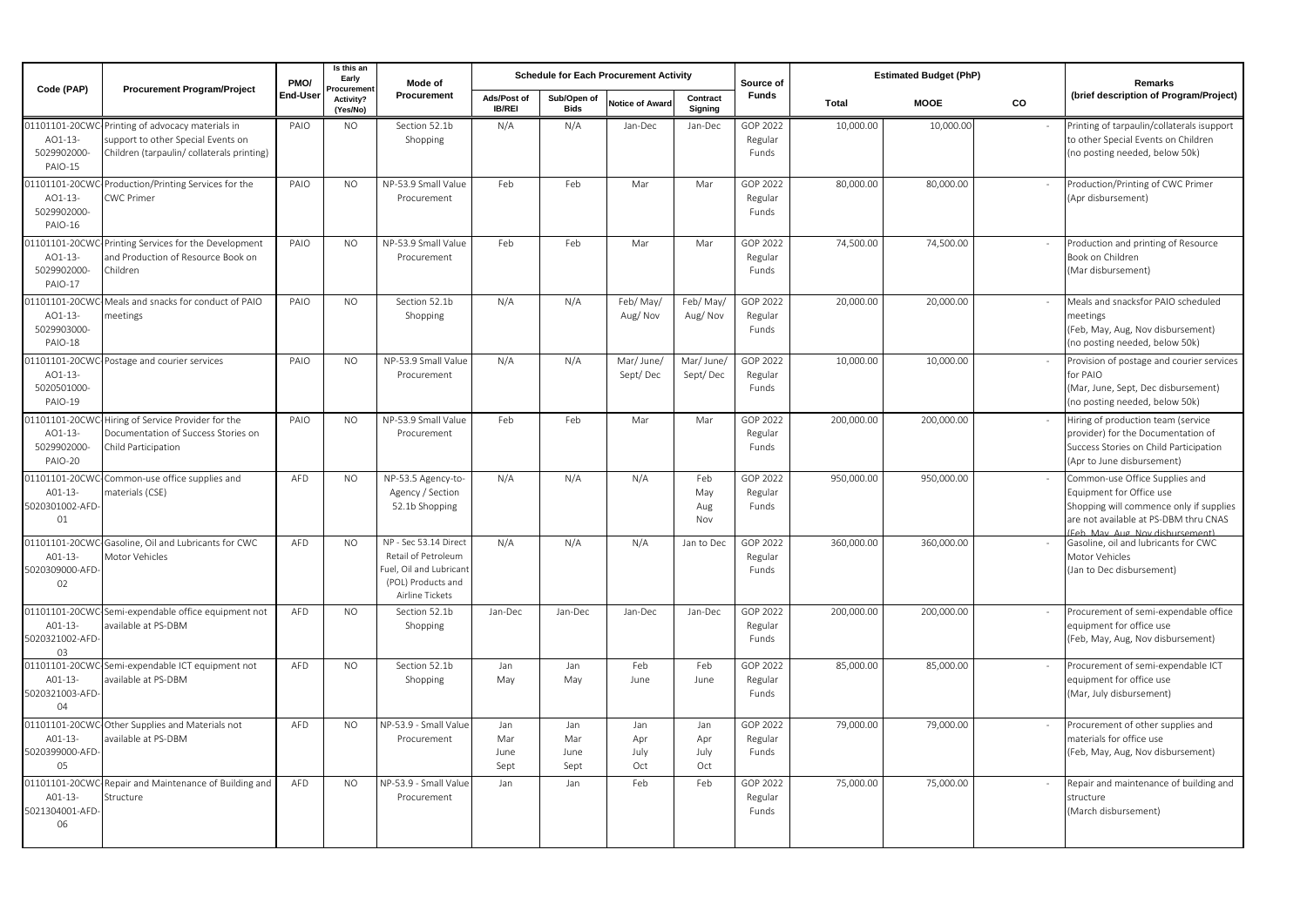| Code (PAP)                                         | <b>Procurement Program/Project</b>                                                                                             | PMO/     | Is this an<br>Early               | Mode of                                                     |                              |                     | <b>Schedule for Each Procurement Activity</b> |                     | Source of                    |            | <b>Estimated Budget (PhP)</b> |    | Remarks                                                                                                                                                                           |
|----------------------------------------------------|--------------------------------------------------------------------------------------------------------------------------------|----------|-----------------------------------|-------------------------------------------------------------|------------------------------|---------------------|-----------------------------------------------|---------------------|------------------------------|------------|-------------------------------|----|-----------------------------------------------------------------------------------------------------------------------------------------------------------------------------------|
|                                                    |                                                                                                                                | End-User | rocureme<br>Activity?<br>(Yes/No) | Procurement                                                 | Ads/Post of<br><b>IB/REI</b> | Sub/Open of<br>Bids | <b>Notice of Award</b>                        | Contract<br>Signing | <b>Funds</b>                 | Total      | <b>MOOE</b>                   | CO | (brief description of Program/Project)                                                                                                                                            |
| A01-13-<br>5021305002-AFD-<br>07                   | 01101101-20CWC-Repair and Maintenance of Office<br>Equipment                                                                   | AFD      | <b>NO</b>                         | NP-53.9 - Small Value<br>Procurement                        | Jan<br>May<br>Sept           | Jan<br>May<br>Sept  | Feb<br>June<br>Oct                            | Feb<br>June<br>Oct  | GOP 2022<br>Regular<br>Funds | 75,000.00  | 75,000.00                     |    | Repair and maintenance of office<br>equipment<br>(March, July, Nov disbursement)                                                                                                  |
| 01101101-20CW<br>A01-13-<br>5021321003-AFD-<br>08  | Repair and Maintenance of ICT<br>Equipment                                                                                     | AFD      | <b>NO</b>                         | NP-53.9 - Small Value<br>Procurement                        | Jan<br>May<br>Sept           | Jan<br>May<br>Sept  | Feb<br>June<br>Oct                            | Feb<br>June<br>Oct  | GOP 2022<br>Regular<br>Funds | 50,000.00  | 50,000.00                     |    | Repair and maintenance of ICT<br>equipment<br>(March, July, Nov disbursement)                                                                                                     |
| 01101101-20CWC<br>A01-13-<br>5021306001-AFD<br>09  | Repair and Maintenance - Motor<br>Vehicles - Toyota Hi-Lux, Toyota Innova,<br>Hyundai Starex and Mitsubishi L-300<br>Centro    | AFD      | <b>NO</b>                         | Direct Contracting/<br>NP-53.9 - Small Value<br>Procurement | N/A                          | N/A                 | N/A                                           | Feb to Dec          | GOP 2022<br>Regular<br>Funds | 300,000.00 | 300,000.00                    |    | Periodic Maintenance of CWC motor<br>vehicles. Vehicle brought to casa for<br>maintenance<br>(Feb to Dec disbursement)                                                            |
| 01101101-20CW<br>A01-13-<br>5021321002-AFD-<br>10  | Repair and Maintenance of Semi-<br>Expendable Office Equipment                                                                 | AFD      | NO.                               | NP-53.9 - Small Value<br>Procurement                        | May<br>Sept                  | N/A                 | June<br>Oct                                   | June<br>Oct         | GOP 2022<br>Regular<br>Funds | 20,000.00  | 20,000.00                     |    | Repair and maintenance of semi-<br>expendable office equipment<br>(July, Nov disbursement)                                                                                        |
| 01101101-20CW<br>A01-13-<br>5021321003-AFD-<br>11  | Repair and Maintenance of Semi-<br>Expendable ICT Equipment                                                                    | AFD      | <b>NO</b>                         | NP-53.9 - Small Value<br>Procurement                        | Feb<br>June                  | N/A                 | Mar<br>July                                   | Mar<br>July         | GOP 2022<br>Regular<br>Funds | 50,000.00  | 50,000.00                     |    | Repair and maintenance of semi-<br>expendable ICT equipment<br>(Apr, Aug disbursement)                                                                                            |
| 01101101-20CW<br>A01-13-<br>5020201002-AFD-<br>12  | Service Provider for the conduct of<br>Gender Sensitivity Training                                                             | AFD      | <b>NO</b>                         | Direct Contracting/<br>NP-53.9 - Small Value<br>Procurement | Feb                          | Feb                 | Mar                                           | Mar                 | GOP 2022<br>Regular<br>Funds | 75,000.00  | 75,000.00                     |    | Hiring of service provider for the Gender<br>Sensitive training<br>(Mar disbursement)<br>(either RP from govt agency or outside)                                                  |
| 01101101-20CW<br>A01-13-<br>5020201002-AFD<br>13   | Service Provider for the conduct of<br>CODI Sexual Harassment Policy<br>Formulation training                                   | AFD      | <b>NO</b>                         | Direct Contracting/<br>NP-53.9 - Small Value<br>Procurement | Feb                          | Feb                 | Feb                                           | Feb                 | GOP 2022<br>Regular<br>Funds | 50,000.00  | 50,000.00                     |    | Hiring of service provider for the CODI<br>Sexual Harassment Policy Formulation<br>training (Mar disbursement)<br>(either RP from govt agency or outside)                         |
| 01101101-20CWC<br>A01-13-<br>5020201002-AFD-<br>14 | -Service Provider for the conduct of GAD<br>Agenda Formulation training                                                        | AFD      | <b>NO</b>                         | Direct Contracting/<br>NP-53.9 - Small Value<br>Procurement | Feb                          | Feb                 | Mar                                           | Mar                 | GOP 2022<br>Regular<br>Funds | 225,000.00 | 225,000.00                    |    | Hiring of service provider for the GAD<br>Agenda Formulation training<br>(Apr disbursement) (either RP from govt<br>agency or outside)                                            |
| A01-13-<br>5020201002-AFD-<br>15                   | 01101101-20CWC-Service Provider for the conduct of<br>Gender Mainstreaming (1 day)                                             | AFD      | NO.                               | Direct Contracting/<br>NP-53.9 - Small Value<br>Procurement | Feb                          | Feb                 | Mar                                           | Mar                 | GOP 2022<br>Regular<br>Funds | 75,000.00  | 75,000.00                     |    | Hiring of service provider for the Gender<br>Mainstreaming training<br>(Apr disbursement) (either RP from govt<br>agency or outside)                                              |
| 01101101-20CWO<br>A01-13-<br>5020201002-AFD<br>16  | Service Provider for the conduct of<br>Gender Analysis Training                                                                | AFD      | <b>NO</b>                         | Direct Contracting/<br>NP-53.9 - Small Value<br>Procurement | Feb                          | Feb                 | Mar                                           | Mar                 | GOP 2022<br>Regular<br>Funds | 75,000.00  | 75,000.00                     |    | Hiring of service provider for the conduct<br>of Gender Analysis training<br>(Apr disbursement) (either RP from govt<br>agency or outside)                                        |
| 01101101-20CW<br>A01-13-<br>17                     | Service Provider for the conduct of<br>Training for the Harmonized Gender and<br>5020201002-AFD- Development Guidelines (HGDG) | AFD      | <b>NO</b>                         | Direct Contracting/<br>NP-53.9 - Small Value<br>Procurement | Mar                          | Mar                 | Apr                                           | Apr                 | GOP 2022<br>Regular<br>Funds | 75,000.00  | 75,000.00                     |    | Hiring of service provider for the conduct<br>of Harmonized Gender and Development<br>Guidelines (HGDG) training (May<br>disbursement)<br>(either RP from govt agency or outside) |
| 01101101-20CWO<br>A01-13-<br>5020201002-AFD-<br>18 | Service Provider for the conduct of GAD<br>Planning and Budgeting                                                              | AFD      | <b>NO</b>                         | Direct Contracting/<br>NP-53.9 - Small Value<br>Procurement | Mar                          | Mar                 | Apr                                           | Apr                 | GOP 2022<br>Regular<br>Funds | 100,000.00 | 100,000.00                    |    | Hiring of service provider for the conduct<br>of GAD Planning and Budgeting training<br>(May disbursement)<br>(either RP from govt agency or outside)                             |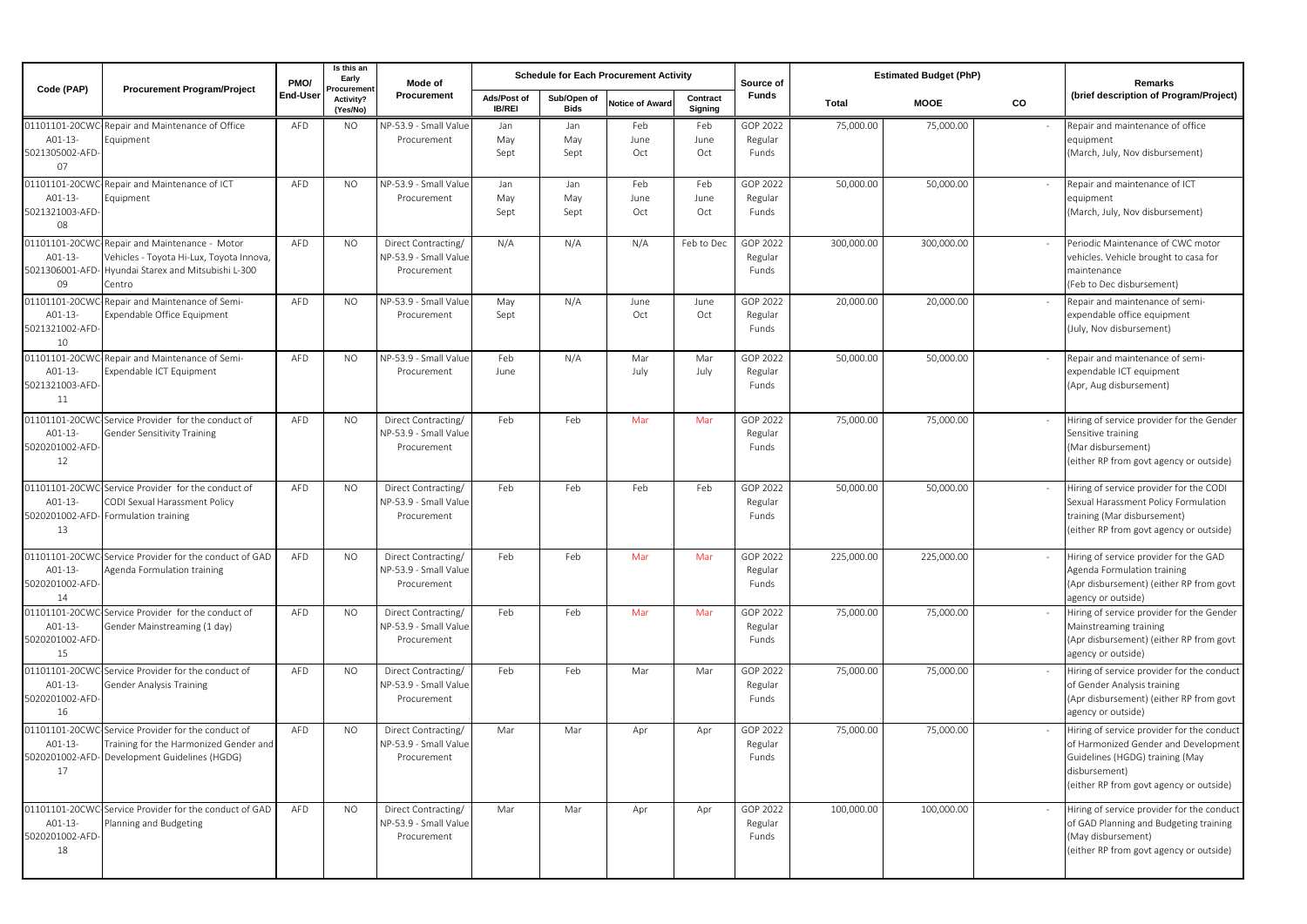| Code (PAP)                                         | <b>Procurement Program/Project</b>                                                                                                                                                                                                                                                                                                                                                                      | PMO/     | Is this an<br>Early<br>rocuremer | Mode of<br>Procurement                                                                                              | <b>Schedule for Each Procurement Activity</b> |                            |                          |                          | Source of                    |            | <b>Estimated Budget (PhP)</b> |    | Remarks                                                                                                                                                                                                                            |
|----------------------------------------------------|---------------------------------------------------------------------------------------------------------------------------------------------------------------------------------------------------------------------------------------------------------------------------------------------------------------------------------------------------------------------------------------------------------|----------|----------------------------------|---------------------------------------------------------------------------------------------------------------------|-----------------------------------------------|----------------------------|--------------------------|--------------------------|------------------------------|------------|-------------------------------|----|------------------------------------------------------------------------------------------------------------------------------------------------------------------------------------------------------------------------------------|
|                                                    |                                                                                                                                                                                                                                                                                                                                                                                                         | End-User | Activity?<br>(Yes/No)            |                                                                                                                     | Ads/Post of<br><b>IB/REI</b>                  | Sub/Open of<br><b>Bids</b> | <b>Notice of Award</b>   | Contract<br>Signing      | <b>Funds</b>                 | Total      | <b>MOOE</b>                   | CO | (brief description of Program/Project)                                                                                                                                                                                             |
| A01-13-<br>5020201002-AFD-<br>19                   | 01101101-20CWC-Service Provider for Senior Citizen Law<br>training                                                                                                                                                                                                                                                                                                                                      | AFD      | NO.                              | Direct Contracting/<br>NP-53.9 - Small Value<br>Procurement                                                         | N/A                                           | N/A                        | Sept                     | Sept                     | GOP 2022<br>Regular<br>Funds | 25,000.00  | 25,000.00                     |    | Hiring of service provider for the conduct<br>of Senior Citizen Law training<br>(Oct disbursement)<br>(no posting needed, below 50k)<br>(either RP from govt agency or outside)                                                    |
| 01101101-20CW<br>A01-13-<br>5020201002-AFD<br>20   | Provision of Service Provider for the<br>conduct of Learning and Development<br>Program for CWC Staff (PhP10,000/each<br>training)<br>trainings - Leadership & Risk Strategic<br>Planning & Problem Solving Training;<br>Training on RA 9184 and Its 2016<br>Revised IRR; Statistical Data Analysis &<br>Management Training; Records &<br>Archive Management; Basic<br>Communication Training Program) | AFD      | <b>NO</b>                        | Direct Contracting/<br>NP-53.9 - Small Value<br>Procurement                                                         | N/A                                           | N/A                        | Feb, Mar, May<br>June    | Feb, Mar,<br>May, June   | GOP 2022<br>Regular<br>Funds | 60,000.00  | 60,000.00                     |    | Provision of Service Provider for the<br>conduct of Learning and Development<br>Program for CWC Staff (PhP10,000/each<br>training x 6different training program)<br>(either RP from govt agency or outside)<br>(no posting needed) |
| 01101101-20CWO<br>A01-13-<br>5021202000-AFD-<br>21 | Janitorial Services from April to<br>December 2022                                                                                                                                                                                                                                                                                                                                                      | AFD      | <b>NO</b>                        | NP-53.9 - Small Value<br>Procurement                                                                                | Feb                                           | Feb                        | Mar                      | Mar                      | GOP 2022<br>Regular<br>Funds | 775,000.00 | 775,000.00                    |    | Provision of janitorial services for CWC<br>Head Office<br>(Apr to Dec disbursement)                                                                                                                                               |
| A01-13-<br>5021203000-AFD-                         | 01101101-20CWC Security Services from April to<br>December 2022                                                                                                                                                                                                                                                                                                                                         | AFD      | <b>NO</b>                        | NP-53.9 - Small Value<br>Procurement                                                                                | Feb                                           | Feb                        | Mar                      | Mar                      | GOP 2022<br>Regular<br>Funds | 875,000.00 | 875,000.00                    |    | Provision of security services for CWC<br>Head Office<br>(Apr to Dec disbursement)                                                                                                                                                 |
| AO1-13-<br>5021199000-AFD<br>23                    | 01101101-20CWC-Hiring of Service Provider for the<br>conduct of disinfection of CWC Building<br>and its 4 vehicles to prevent COVID 19<br>spread                                                                                                                                                                                                                                                        | AFD      | <b>NO</b>                        | Emergency<br>Procurement as per<br>Annex A of GPPBV<br>Resolution no. 17-<br>2021                                   | Jan                                           | Jan                        | Jan                      | Jan                      | GOP 2022<br>Regular<br>Funds | 30,000.00  | 30,000.00                     |    | Emergency procurement of hiring of<br>service provider for the disinfection of<br>CWC Building and 4 vehicle<br>(GPPB Resolution no. 17-2021 under<br>Covid-19 Procurement under RA No.<br>9184) (no posting needed, below 50k)    |
| A01-13-<br>5029905003-AFD-<br>24                   | 01101101-20CWC-Rental of Motor Vehicles                                                                                                                                                                                                                                                                                                                                                                 | AFD      | <b>NO</b>                        | NP-53.9 - Small Value<br>Procurement                                                                                | N/A                                           | N/A                        | Mar                      | Mar                      | GOP 2022<br>Regular<br>Funds | 30,000.00  | 30,000.00                     |    | Hiring of rental services of motor vehicle<br>(Apr disbursement)<br>(no posting needed, below 50k)                                                                                                                                 |
| A01-13-<br>5029905004-AFD-<br>25                   | 01101101-20CWC-Rental of Office Equipment                                                                                                                                                                                                                                                                                                                                                               | AFD      | <b>NO</b>                        | NP-53.9 - Small Value<br>Procurement                                                                                | N/A                                           | N/A                        | Mar                      | Mar                      | GOP 2022<br>Regular<br>Funds | 30,000.00  | 30,000.00                     |    | Hiring of rental services of office<br>equipment for office use<br>(Apr disbursement)<br>(no posting needed, below 50k)                                                                                                            |
| A01-13-<br>5020501000-AFD-<br>26                   | 01101101-20CWC-Postage and courier services                                                                                                                                                                                                                                                                                                                                                             | AFD      | <b>NO</b>                        | NP-53.9 Small Value<br>Procurement                                                                                  | N/A                                           | N/A                        | Feb<br>May<br>Aug<br>Nov | Feb<br>May<br>Aug<br>Nov | GOP 2022<br>Regular<br>Funds | 40,000.00  | 40,000.00                     |    | Hiring of courier/freight services for the<br>delivery of CWC documents to its<br>Regional offices<br>(Feb, May, Aug, Nov disbursement)<br>(no posting needed, below 50k)                                                          |
| 01101101-20CW<br>A01-13-<br>5020502002-AFD-<br>27  | Communication - Landline<br>(existing)                                                                                                                                                                                                                                                                                                                                                                  | AFD      | <b>NO</b>                        | Appendix 21<br>Guidelines on<br>Procuremnet of<br>Water, Electricity,<br>Telecommunications<br>and Internet Service | N/A                                           | N/A                        | N/A                      | Jan to Dec               | GOP 2022<br>Regular<br>Funds | 180,000.00 | 180,000.00                    |    | Provision of telecommunication lines for<br>CWC Head Office under Appendix 21 of<br>RA 9184 and its 2016 Revised IRR<br>(Jan to Dec disbursement)                                                                                  |
| A01-13-<br>5021103002-AFD-<br>28                   | 01101101-20CWC-Consultancy Service for ISO Certification                                                                                                                                                                                                                                                                                                                                                | AFD      | NO.                              | NP-53.9 - Small Value<br>Procurement                                                                                | May                                           | May                        | June                     | June                     | GOP 2022<br>Regular<br>Funds | 300,000.00 | 300,000.00                    |    | Hiring of Consultancy for CWC ISO<br>Certification<br>(July disbursement)                                                                                                                                                          |
| A01-13-<br>5020201002-AFD-<br>29                   | 01101101-20CWC-Conduct of CWC Anniversary/PRAISE                                                                                                                                                                                                                                                                                                                                                        | AFD      | <b>NO</b>                        | NP-53.9 - Small Value<br>Procurement                                                                                | Oct                                           | Oct                        | Nov                      | Nov                      | GOP 2022<br>Regular<br>Funds | 225,000.00 | 225,000.00                    |    | Conduct of CWC Anniversary/PRAISE<br>includes meals, supplies, etc<br>(Dec disbursement)                                                                                                                                           |